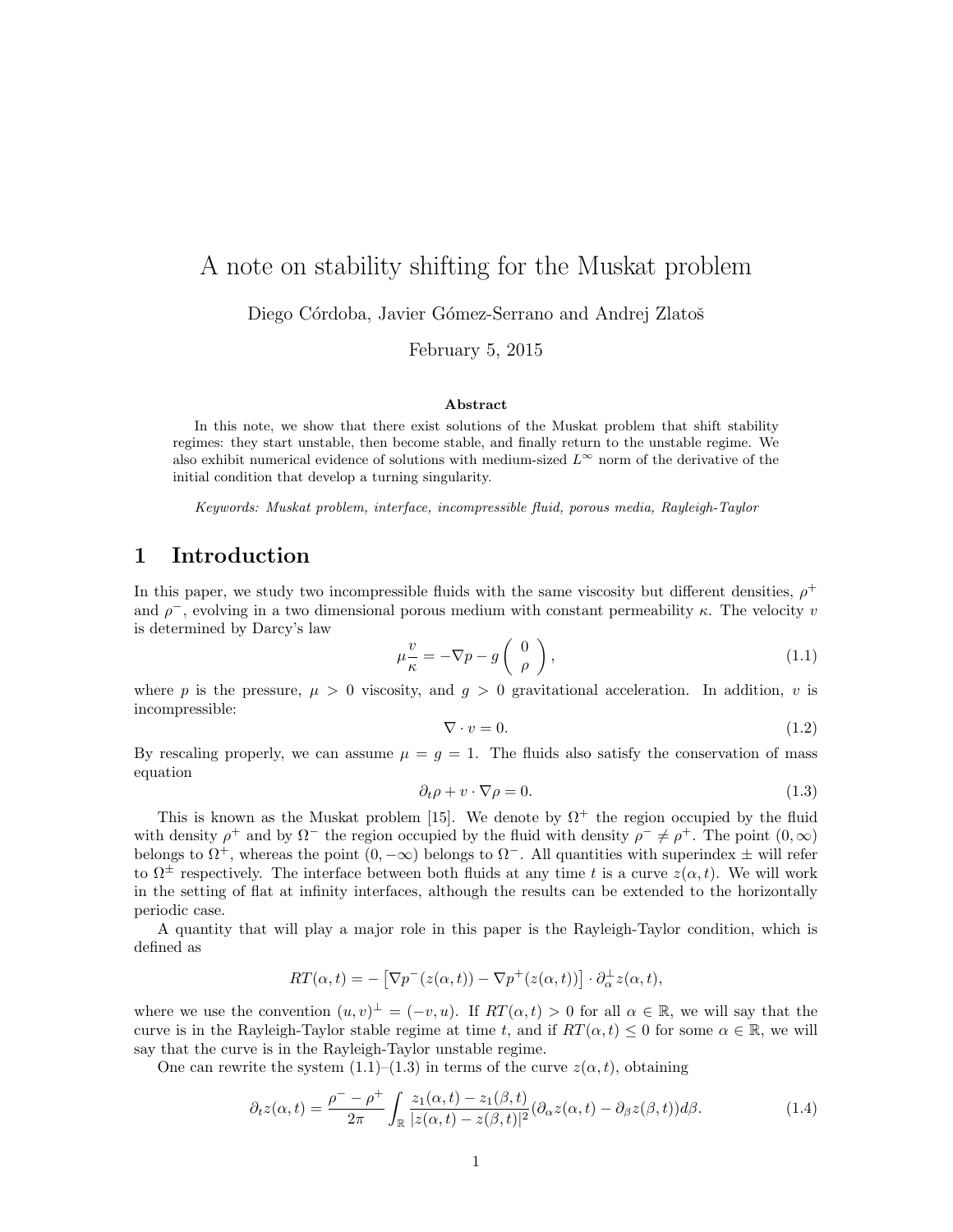A simple calculation of the Rayleigh-Taylor condition in terms of  $z(\alpha, t)$  yields

$$
RT(\alpha, t) = g(\rho^{-} - \rho^{+})\partial_{\alpha}z_{1}(\alpha, t).
$$

When the interface is a graph, parametrized as  $z(\alpha, t) = (\alpha, f(\alpha, t))$ , equation (1.4) becomes

$$
\partial_t f(x,t) = \frac{\rho^- - \rho^+}{2\pi} \int_{\mathbb{R}} \frac{x - y}{(x - y)^2 + (f(x, t) - f(y, t))^2} (\partial_x f(x, t) - \partial_y f(y, t)) dy \tag{1.5}
$$

and the Rayleigh-Taylor condition simplifies to

$$
RT(\alpha, t) = g(\rho^- - \rho^+).
$$

The curve is now in the RT stable regime whenever  $\rho^+ < \rho^-$ , i.e., the denser fluid is at the bottom.

The Muskat problem has been studied in many works. A proof of local existence of classical solutions in the Rayleigh-Taylor stable regime and ill-posedness in the unstable regime appears in [9]. A maximum principle for  $||f(\cdot, t)||_{L^{\infty}}$  can be found in [10]. Moreover, the authors showed in [10] that if  $\|\partial_x f_0\|_{L^{\infty}} < 1$ , then  $\|\partial_x f(\cdot, t)\|_{L^{\infty}} < \|\partial_x f_0\|_{L^{\infty}}$  for all  $t > 0$ . Further work has shown existence of finite time turning (i.e., the curve ceases to be a graph in finite time and the Rayleigh-Taylor condition changes sign) [5]. The precise result is the following:

**Theorem 1.1** There exists a nonempty open set of initial data in  $H<sup>4</sup>$  with Rayleigh-Taylor strictly positive (i.e.,  $RT(\alpha, 0) > 0$  for all  $\alpha \in \mathbb{R}$ ) such that the solutions of (1.4) have  $RT(\alpha, t) < 0$  for some finite time  $t > 0$  and all  $\alpha$  in some nonempty open interval.

After this shift of regime, the curve may lose regularity. This was proved in [3]. More general models which take into account finite depth or non-constant permeability that also exhibit turning were studied in [2, 13], where the estimates in the latter one were carried out by rigorous computerassisted techniques, as opposed to the traditional pencil and paper ones from the former. All these results are local in time, and the techniques employed to prove them rely on a local analysis of the equations, therefore it is not possible to conclude global properties of the solutions from them. Concerning global existence, the first proof for small initial data was carried out in [17] in the case where the fluids have different viscosities and the same densities (see also [9] for the setting of this paper: different densities and the same viscosities). Global existence for medium-sized initial data was established in [8, 7]. In the case where surface tension is taken into account, global existence was shown in  $[11, 12]$ . Global existence for the confined case was treated in  $[14]$ . Recently, in  $[6]$ , a new framework was used to study global existence. The following theorem was proved in [8]:

**Theorem 1.2** Suppose that  $||f_0||_{L^{\infty}} < \infty$  and  $||\partial_x f_0||_{L^{\infty}} < 1$ . Then there exists a global in time weak solution of (1.5) that satisfies

$$
f \in C([0, T] \times \mathbb{R}) \cap L^{\infty}([0, T]; W^{1, \infty}(\mathbb{R})).
$$

In particular, f is Lipschitz continuous.

The question of whether the constant 1 (which is independent of the physical parameters of the system) in the  $L^{\infty}$  bound of the derivative of the initial data is sharp or not is still open. The proof of Theorem 1.1 constructs initial conditions that have parameters that need to be taken big enough to ensure turning. Taken both these two facts into account, our initial motivation was to quantify and bridge the gap, finding or approximating the threshold C for the  $L^{\infty}$  norm of  $\partial_x f_0$  such that initial data for which  $\|\partial_x f_0\|_{L^{\infty}} < C$  exist globally, and for each  $\epsilon > 0$  there exist solutions with  $\|\partial_x f_0\|_{L^\infty} = C + \epsilon$  which develop turning singularities.

This note is organized as follows: in Section 2 we describe the numerical experiments that became the motivation for our main theorem, which we prove in Section 3. Finally, in Section 4 we discuss open problems and future work.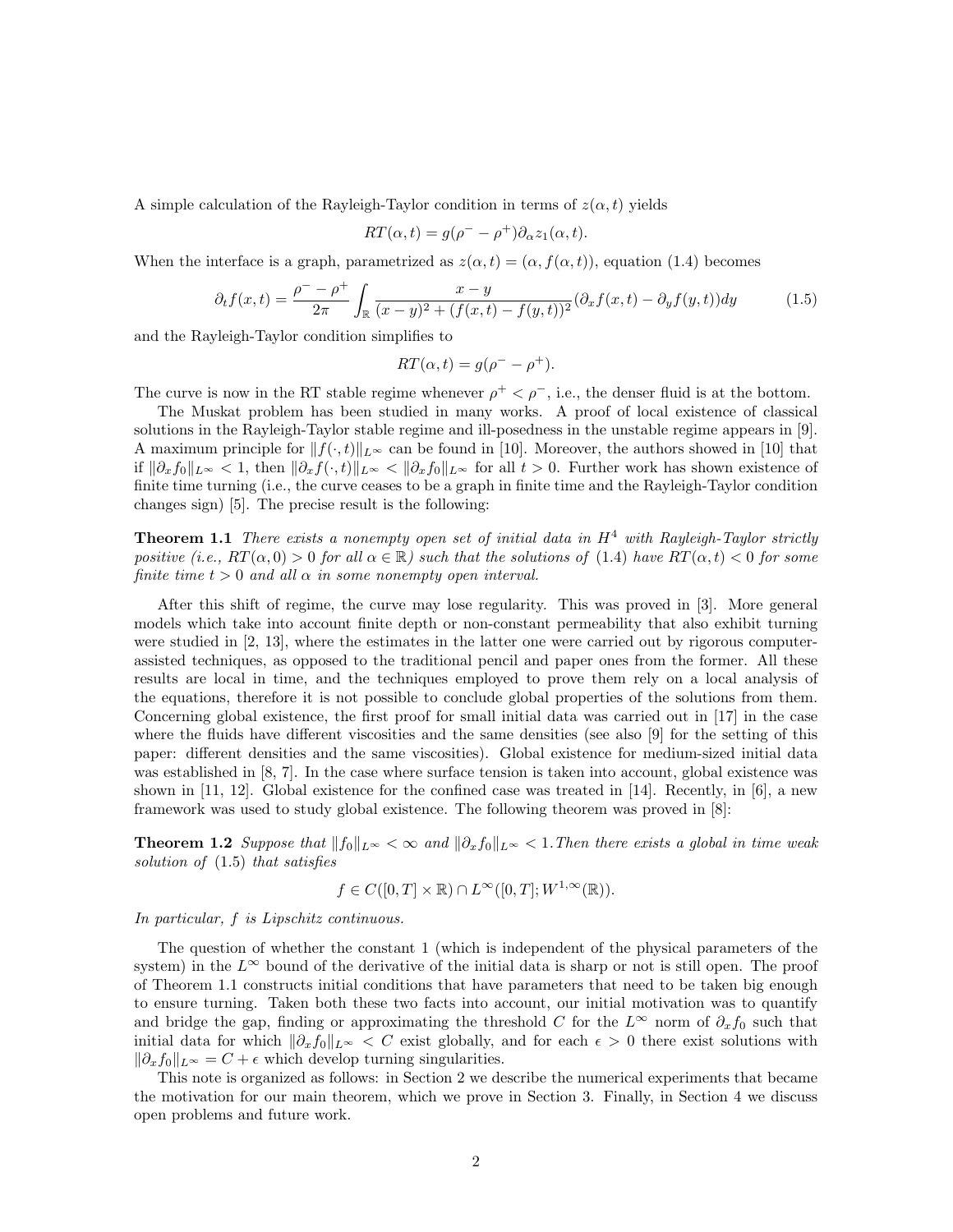### 2 Numerical results

In this section we describe numerical experiments which led to our main result, Theorem 3.3 below.

Our motivation was to find initial data, as small as possible, which develop turning in finite time. For simplicity, we performed simulations in the horizontally periodic scenario. The evolution equation for the interface reads in that case:

$$
\partial_t z(\alpha, t) = \frac{\rho^- - \rho^+}{4\pi} \int_{\mathbb{T}} (z(\alpha, t) - z(\beta, t)) \frac{\sin(z_1(\alpha, t) - z_1(\beta, t))}{\cosh(z_2(\alpha, t) - z_2(\beta, t)) - \cos(z_1(\alpha, t) - z_1(\beta, t))} d\beta. \tag{2.1}
$$

Picking different initial conditions and evolving them until they either develop turning or flatten out seems like looking for a needle in a haystack. Instead, we took data which we were sure that would turn (the interface has a vertical tangent at a point and the velocity is pointing in the right direction) and run the equation backwards in time for a short time to find our desired initial condition.

At the linear level and backwards in time, equation (2.1) behaves like a backwards heat equation, which is ill posed if the lighter fluid is on top of the denser one. To overcome this difficulty, we use the following heuristic: we perform very small steps backwards in time and at every step, we smooth the function by eliminating all frequencies whose components are below a given threshold. The reason behind this heuristic is that the family of solutions which turn over is an open set, and therefore small perturbations (the regularized versions) of the solution should remain in it. We remark that the backwards evolution is not done with the purpose of finding a numerical solution of the equation, but only to gain intuition about what initial condition to choose. Once we find a suitable candidate, we check its validity by running the equation forward with the candidate.

The smoothing threshold was set to  $10^{-6}$ . The time integration was done using a Runge-Kutta 45 scheme. The derivatives were calculated using a spectral method with a cutoff filter given by

$$
\rho(k) = \exp\left(-10\left(\frac{2|k|}{N}\right)^{25}\right), \quad |k| \le \frac{N}{2}.
$$

In order to evaluate the singular integrals, we used an alternating quadrature rule [1, 16]:

$$
\partial_t z(\alpha_i, t) \approx 2h \frac{\rho^- - \rho^+}{4\pi} \sum_{j-i \text{ odd}} (z(\alpha_i, t) - z(\alpha_j, t)) \frac{\sin(z_1(\alpha_i, t) - z_1(\alpha_j, t))}{\cosh(z_2(\alpha_i, t) - z_2(\alpha_j, t)) - \cos(z_1(\alpha_i, t) - z_1(\alpha_j, t))},
$$

where  $h = \frac{2\pi}{N}$  and N is the total number of nodes. We chose the condition at time  $t = 0$  to be

$$
z_1(\alpha, 0) = \alpha - \sin(\alpha),
$$
  $z_2(\alpha, 0) = \frac{3\sin(\alpha) + 8\sin(2\alpha) + 3\sin(3\alpha)}{4},$ 

and  $N = 2048$  nodes (see Figure 1).

The smoothing was done after every  $\Delta t = 4 \cdot 10^{-5}$  and the simulation ran until  $t_f = -4.92 \cdot 10^{-2}$ . The obtained evolution of  $z(\alpha, t)$  is depicted in Figure 2.

Finally, we computed the evolution of equation (2.1) forward in time taking as initial condition  $z(\alpha, -4.92 \cdot 10^{-2})$ , which has two vertical tangents at approximately  $(\pm 3.795 \cdot 10^{-3}, \pm 1.268)$ . The initial data is now in the stable regime and the equation is well-posed. We can use the same integration scheme (both in time and space) with no smoothing. We can see that the curve comes from the unstable regime, then moves to the stable one, and finally returns to the unstable regime. The whole simulation is carried out in the stable regime.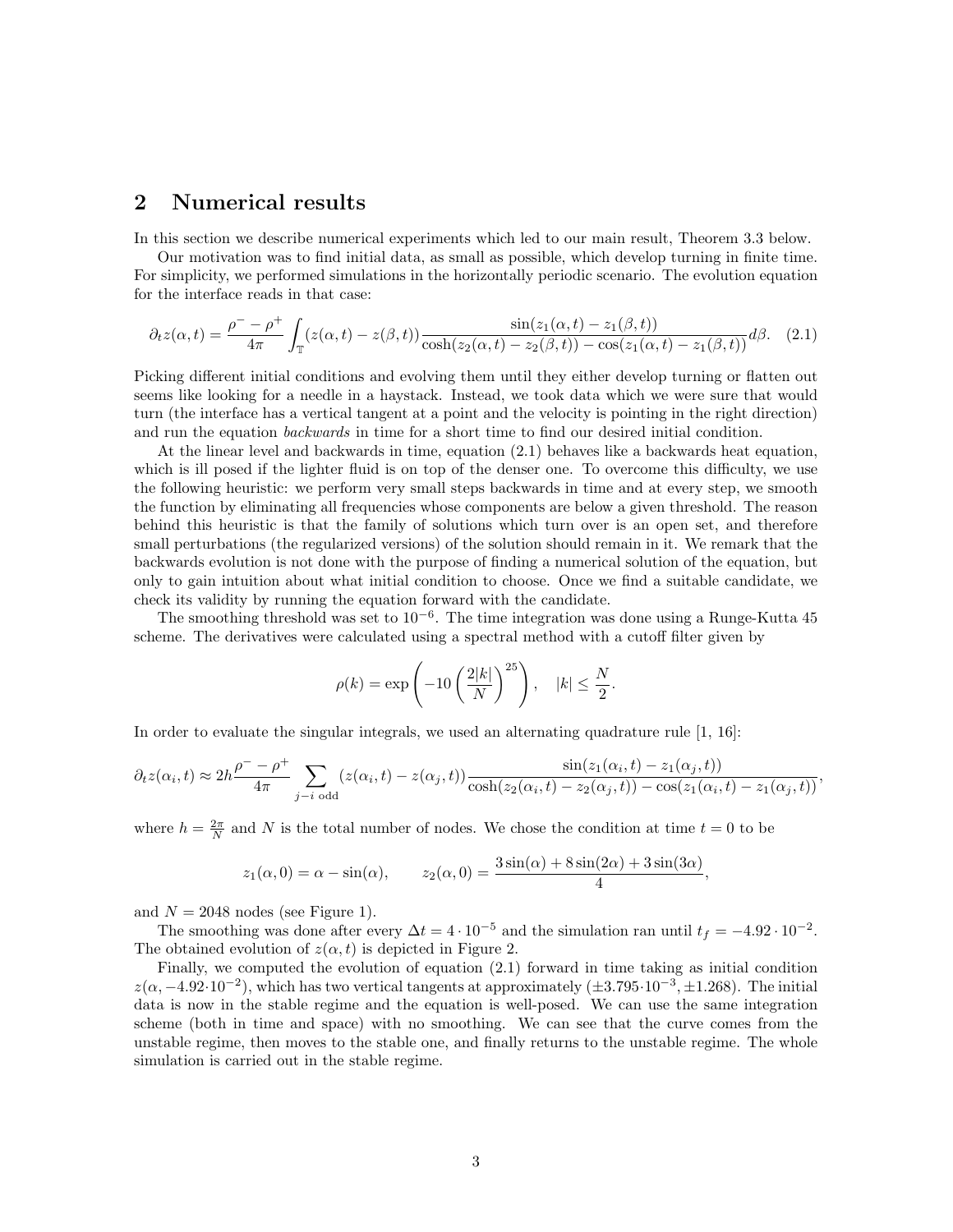

Figure 1:  $z(\alpha, 0)$  from Section 2.

### 3 Statement and proof of the main result

Our main result, Theorem 3.3 below, is motivated by the above numerics (although the mechanics of the constructed solutions will be somewhat different). This section is devoted to its proof, which will rest on the following two lemmas.

**Lemma 3.1** There exists an analytic, odd, asymptotically flat initial condition  $z(\alpha, 0)$  whose analytic extension is  $H^4$  on the boundary of its strip of analyticity, and also  $\alpha_1 > 0$  such that the following hold. We have  $\partial_{\alpha}z_1(\alpha,0)=z_2(\alpha,0)=0<\partial_{\alpha}z_2(\alpha,0)$  for  $\alpha\in\{0,\pm\alpha_1\}$ , while  $\partial_{\alpha}z_1(\alpha,0)>0$  for all other  $\alpha \in \mathbb{R}$  (in particular,  $z(\alpha, 0)$  is a graph of a function of x with three vertical tangents), such that the corresponding solution  $z(\alpha, t)$  of (1.4) satisfies  $\text{sgn}(t)\partial_{\alpha}z_1(\pm \alpha_1, t) > 0$  and  $\text{sgn}(t)\partial_{\alpha}z_1(0, t) < 0$ for all times t sufficiently close to 0.

By asymptotically flat we mean  $z(\alpha,0) \approx (\alpha,0)$  and  $\partial_{\alpha} z(\alpha,0) \approx (1,0)$  for  $|\alpha| \gg 1$ . Therefore,  $z(\alpha, t)$  will be a graph of a function of x everywhere except near  $\alpha = 0$  for small  $t > 0$ , and everywhere except near  $\alpha = \pm \alpha_1$  for small  $t < 0$ .

*Proof:* Since in the following we will mostly consider  $t = 0$ , let us denote  $z(\alpha) = z(\alpha, 0)$ . Following the arguments of [5], we find that if  $\alpha_0$  is any point with  $z'_1(\alpha_0) = z''_1(\alpha_0) = z_2(\alpha_0) = 0$ , then the corresponding velocity v at time  $t = 0$  satisfies

$$
\partial_{\alpha}v_1(z(\alpha_0)) = z_2'(\alpha_0) \int_{\mathbb{R}} \frac{(z_1(\beta) - z_1(\alpha_0))z_1'(\beta)z_2(\beta)}{[(z_1(\alpha_0) - z_1(\beta))^2 + z_2(\beta)^2]^2} d\beta.
$$

We obviously have the following:

- If  $\partial_\alpha v_1(z(\alpha_0)) > 0$ , then  $\text{sgn}(t)\partial_\alpha z(\alpha,t) > 0$  for  $(\alpha,t)$  close to  $(\alpha_0,0)$ . In particular, the curve will be in the stable regime near  $\alpha_0$  for small  $t > 0$ .
- If  $\partial_\alpha v_1(z(\alpha_0)) < 0$ , then  $\text{sgn}(t)\partial_\alpha z(\alpha,t) < 0$  for  $(\alpha,t)$  close to  $(\alpha_0,0)$ . In particular, the curve will be in the unstable regime (i.e., it will turn over) near  $\alpha_0$  for small  $t > 0$ .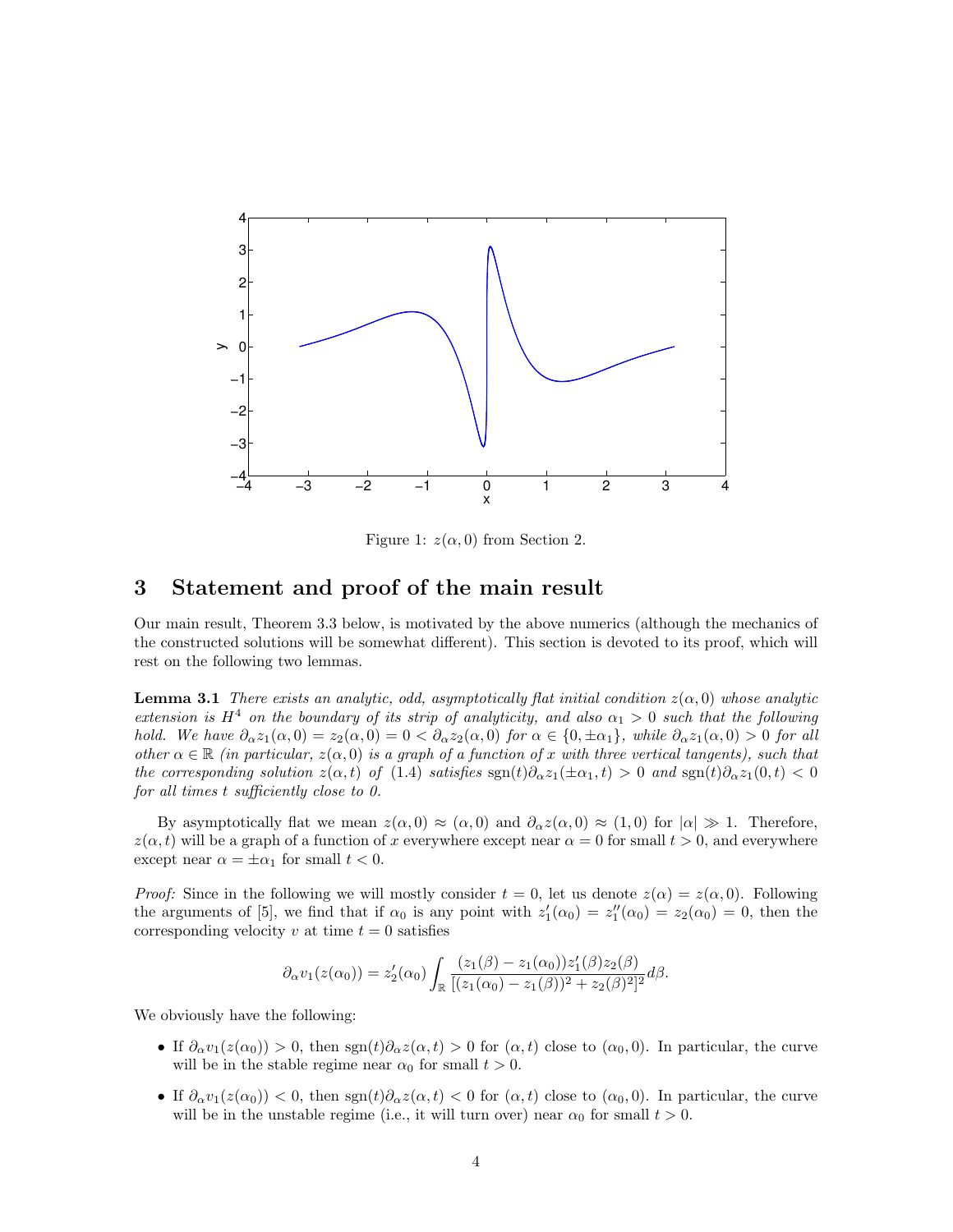

Figure 2: Backwards evolution of  $z(\alpha, t)$  from Section 2, with regularization:  $t = 0$ , thick line;  $t = -1.2 \cdot 10^{-2}$ , broken line;  $t = -2.4 \cdot 10^{-2}$ , dotted line;  $t = -3.6 \cdot 10^{-2}$ , broken and dotted line;  $t = -4.92 \cdot 10^{-2}$ , thin line. Note that this is a closeup of the solution near the origin.

Our  $z(\alpha)$  will consist of three building blocks: center and two tails. First let

$$
z_1^t(\alpha) = \begin{cases} \begin{array}{ccc} \alpha & -2 \leq \alpha \leq -1 \\ \alpha^3 & -1 \leq \alpha \leq 1 \\ \alpha & 1 \leq \alpha \leq 2 \end{array} \end{cases} \qquad z_2^t(\alpha) = \begin{cases} \begin{array}{ccc} -\alpha - 2 & -2 \leq \alpha \leq -1 \\ \alpha & -1 \leq \alpha \leq 1 \\ -\alpha + 2 & 1 \leq \alpha \leq 2 \end{array} \end{cases}
$$

and

$$
z_1^c(\alpha) = \begin{cases} \alpha & -7 \leq \alpha \leq -1 \\ \alpha^3 & -1 \leq \alpha \leq 1 \\ \alpha & 1 \leq \alpha \leq 7 \end{cases} \qquad z_2^c(\alpha) = \begin{cases} \frac{3}{2}\alpha + \frac{21}{2} & -7 \leq \alpha \leq -5 \\ 3 & -5 \leq \alpha \leq -2 \\ -5\alpha - 7 & -2 \leq \alpha \leq -1 \\ 3\alpha - \alpha^3 & -1 \leq \alpha \leq 1 \\ -5\alpha + 7 & 1 \leq \alpha \leq 2 \\ -3 & 2 \leq \alpha \leq 5 \\ \frac{3}{2}\alpha - \frac{21}{2} & 5 \leq \alpha \leq 7 \end{cases}
$$

(note that both are odd). We will now consider curves  $z^R(\alpha)$  of the following form:

$$
z_1^R(\alpha) = \begin{cases} z_1^t(\alpha + R) - R & -R - 2 \leq \alpha \leq -R + 2 \\ z_1^c(\alpha) & -7 \leq \alpha \leq 7 \\ z_1^t(\alpha - R) + R & R - 2 \leq \alpha \leq R + 2 \\ \alpha & \text{otherwise} \end{cases} \qquad z_2^R(\alpha) = \begin{cases} z_2^t(\alpha + R) & -R - 2 \leq \alpha \leq -R + 2 \\ z_2^c(\alpha) & -7 \leq \alpha \leq 7 \\ z_2^t(\alpha - R) & R - 2 \leq \alpha \leq R + 2 \\ 0 & \text{otherwise} \end{cases}
$$

where  $R > 9$  will be fixed later. A sketch of the initial condition  $z^R(\alpha)$ , which satisfies all hypotheses of the lemma (with  $\alpha_1 = R$ ) except regularity, appears in Figure 3. We will now show that for small  $t > 0$ , the corresponding solution of (1.4) will turn over near  $\alpha = 0$  but not near  $\alpha = \pm R$ . To do so, we will split the integrals in the formula for  $\partial_\alpha v_1(z^R(\alpha_0))$   $(\alpha_0 = 0, \pm R)$  into center-center, tail-tail, center-tail, and tail-center contributions (note also that  $(z_2^R)'(\alpha_0) > 0$ ). We will compute the first two and only estimate the last two since they will be made arbitrarily small by choosing  $R$  large enough.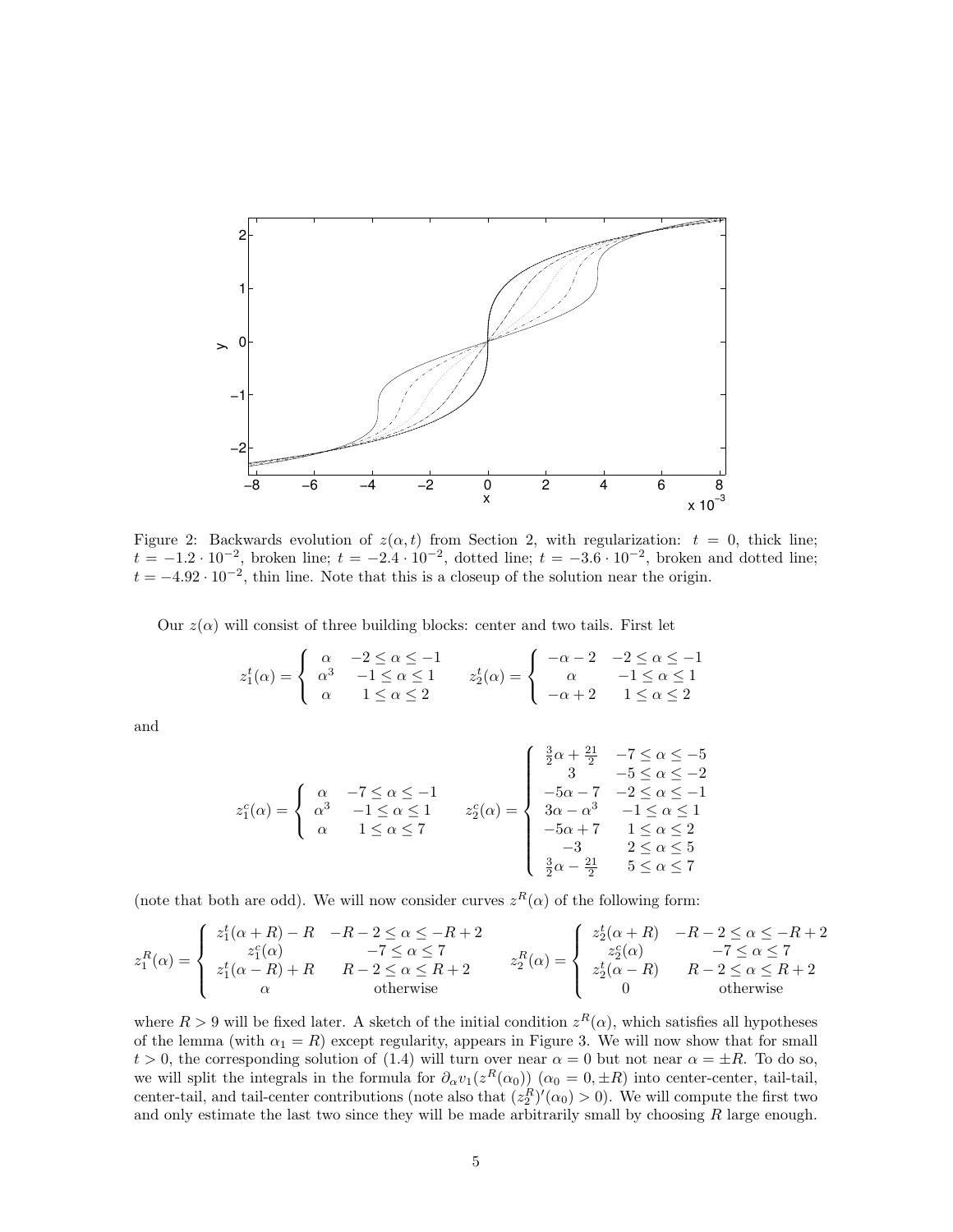

Figure 3:  $z^R(\alpha)$  from Section 3.

We start with center-center. Since  $z^c$  is odd, the quantity we are interested in simplifies to

$$
I_{cc} = 2 \int_0^\infty \frac{z_1^c(\beta)(z_1^c)'(\beta)z_2^c(\beta)}{(z_1^c(\beta)^2 + z_2^c(\beta)^2)^2} d\beta = I_{cc}^1 + I_{cc}^2 + I_{cc}^3 + I_{cc}^4,
$$

where

$$
I_{cc}^1 = -2 \int_0^1 \frac{3x^2(x^2 - 3)}{(2x^4 - 6x^2 + 9)^2} dx
$$
  
\n
$$
I_{cc}^2 = 2 \int_1^2 \frac{7x - 5x^2}{(26x^2 - 70x + 49)^2} dx
$$
  
\n
$$
I_{cc}^3 = -2 \int_2^5 \frac{3x}{(9 + x^2)^2} dx
$$
  
\n
$$
I_{cc}^4 = \int_5^7 \frac{3x^2 - 21x}{\left(\frac{441}{4} - \frac{63x}{2} + \frac{13x^2}{4}\right)^2} dx.
$$

The last three integrals can be explicitly calculated:

$$
I_{cc}^2 = \frac{1}{26} \left( \frac{-7 + 10x}{26x^2 - 70x + 49} \right) \Big|_{x=1}^{x=2} = \frac{1}{65}
$$
  

$$
I_{cc}^3 = 3 \frac{1}{9 + x^2} \Big|_{x=2}^{x=5} = -\frac{63}{442}
$$
  

$$
I_{cc}^4 = \frac{48(7 - 2x)}{338x^2 - 3276x + 11466} \Big|_{x=5}^{x=7} = -\frac{3}{119}
$$

The first one can also be calculated explicitly, with slightly more effort. For the sake of simplicity, we do not present here the full symbolic integral, only an approximation of the final result:

.

$$
I_{cc}^1 \approx 0.127271158.
$$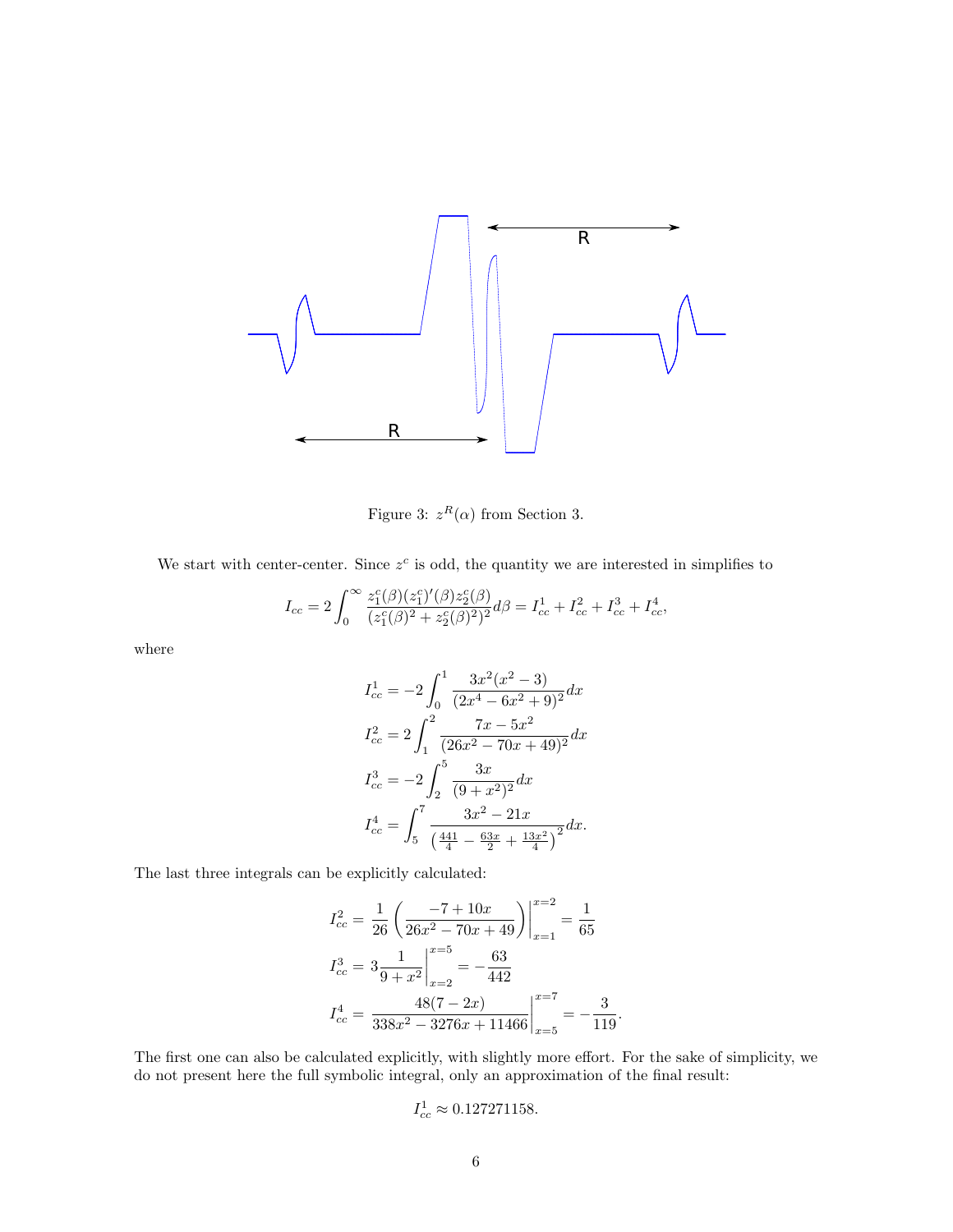Adding all the contributions, we obtain

$$
I_{cc} \approx -0.0250882 < 0.
$$

Next, the tail-center term (i.e., the contribution of the tails to  $\partial_{\alpha}v_1(z^R(0))$ ) is

$$
I_{tc} = 2 \int_{-2}^{2} \frac{(R + z_1^t(\beta))(z_1^t)'(\beta)z_2^t(\beta)}{[(R + z_1^t(\beta))^2 + z_2^t(\beta)^2]^2} d\beta.
$$

The explicit expression for  $z<sup>t</sup>$  yields the easy bound

$$
|I_{tc}| \le 2\frac{(R+2)\cdot 3\cdot 1}{(R-2)^4}\cdot 4
$$

Hence, by choosing  $R$  large enough we can ensure that

$$
I_{cc} + I_{tc} < 0. \tag{3.1}
$$

Let us now consider the tail-tail contribution. Because of symmetry it suffices to consider  $\alpha_0 = R$ . Then we have

$$
I_{tt} = I_{tt}^1 + I_{tt}^2 + I_{tt}^3,
$$

where (after using the explicit expression for  $z^t$ )

$$
I_{tt}^{1} = -\int_{-2}^{-1} \frac{x(2+x)}{(2x^2 + 4x + 4)^2} dx
$$

$$
I_{tt}^{2} = \int_{-1}^{1} \frac{3x^2}{(1+x^4)^2} dx
$$

$$
I_{tt}^{3} = -\int_{1}^{2} \frac{x(-2+x)}{(2x^2 - 4x + 4)^2} dx.
$$

The first and last integral can again easily be evaluated explicitly:

$$
I_{tt}^{1} = \frac{1+x}{4(2+2x+x^2)} \Big|_{x=-2}^{x=-1} = \frac{1}{8}
$$

$$
I_{tt}^{3} = \frac{x-1}{4(2-2x+x^2)} \Big|_{x=1}^{x=2} = \frac{1}{8},
$$

whereas  $I_{tt}^2 > 0$  since its integrand is positive. We can thus conclude that  $I_{tt} > \frac{1}{4}$ .

Finally, we bound the center-tail contribution

$$
I_{ct} = I_{ct}^1 + I_{ct}^2,
$$

where

$$
I_{ct}^{1} = \int_{-7}^{7} \frac{(z_{1}^{c}(\beta) - R)(z_{1}^{c})'(\beta)z_{2}^{c}(\beta)}{[(R - z_{1}^{c}(\beta))^{2} + z_{2}^{c}(\beta)^{2}]^{2}} d\beta
$$
  

$$
I_{ct}^{2} = \int_{-R-2}^{-R+2} \frac{(z_{1}^{t}(\beta) - R)(z_{1}^{t})'(\beta)z_{2}^{t}(\beta)}{[(R - z_{1}^{t}(\beta))^{2} + z_{2}^{t}(\beta)^{2}]^{2}} d\beta.
$$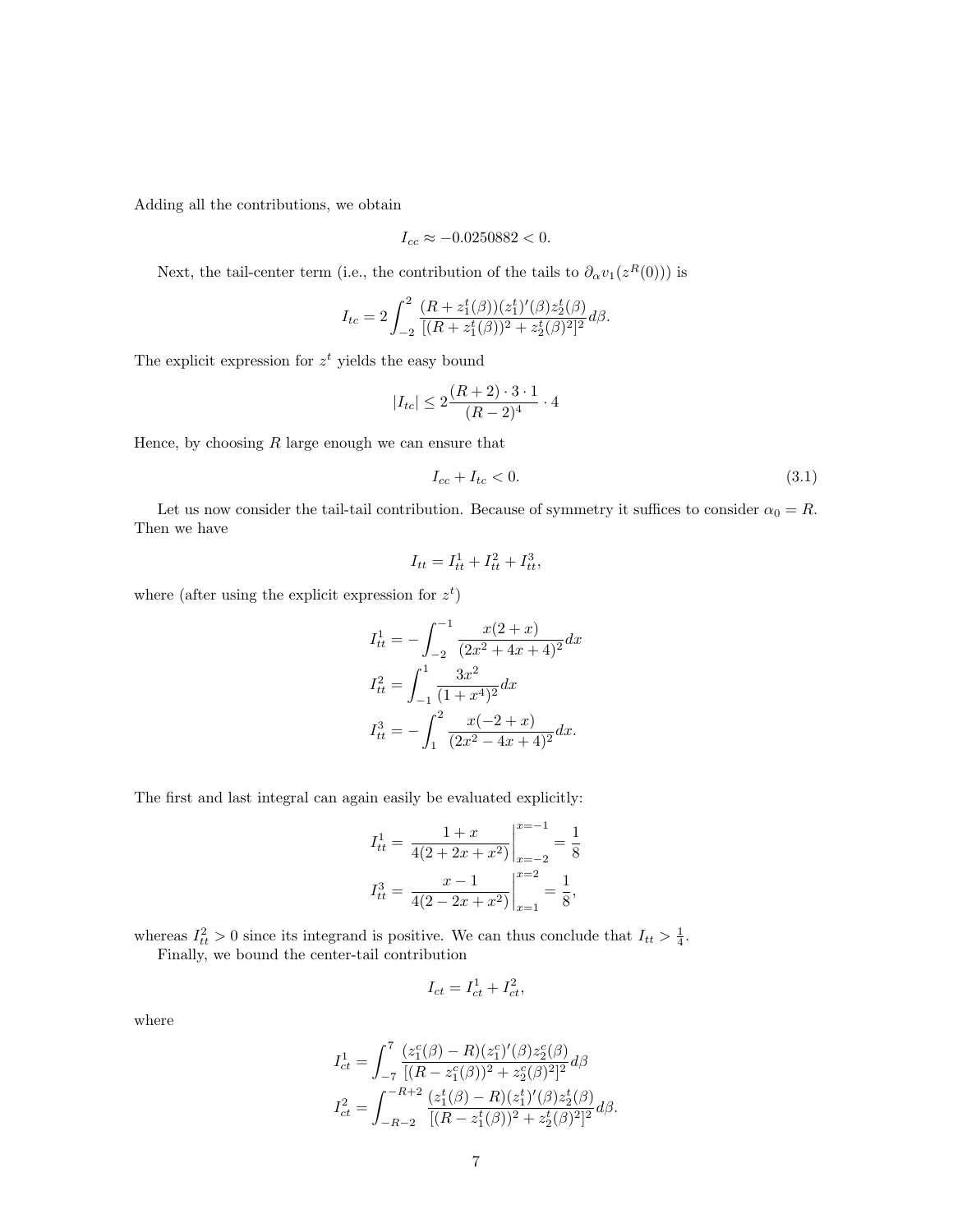We can easily obtain the bounds

$$
|I_{ct}^1| \le \frac{(R+7)\cdot 3\cdot 3\cdot 14}{(R-7)^4}
$$
  

$$
|I_{ct}^2| \le \frac{(2R+2)\cdot 3\cdot 1\cdot 4}{(2R-2)^4},
$$

so again, by choosing  $R$  large enough we can ensure that

$$
I_{tt} + I_{ct} > 0. \tag{3.2}
$$

.

We therefore choose R such that conditions (3.1) and (3.2) are satisfied. Then we let  $z_{ana}^R(\alpha)$  be a sufficiently close analytic perturbation of  $z^R(\alpha)$  which satisfies all the hypotheses of the lemma with  $\alpha_1 = R$  (so it also has vertical tangents at  $\alpha = 0, \pm R$ ). It is not difficult to see that this can be done so that  $\partial_\alpha v_1(z_{ana}^R(\alpha_0))$  has the same sign as  $\partial_\alpha v_1(z^R(\alpha_0))$  for  $\alpha_0 = 0, \pm R$ . Then  $z(\alpha, 0) = z_{ana}^R(\alpha)$ will be the desired initial condition.

**Lemma 3.2** Let  $z(\alpha, t)$  and  $w(\alpha, t)$  be two analytic solutions of equation (1.4) with initial conditions  $z_0(\alpha)$  and  $w_0(\alpha)$  respectively. Let  $d(\alpha, t) = z(\alpha, t) - w(\alpha, t)$ , and for  $\alpha, \beta \in \mathbb{R}$  let

$$
F(z,t)(\alpha,\beta) = \frac{\beta^2}{|z(\alpha,t) - z(\alpha - \beta, t)|^2}
$$

Assume  $F(z, 0), F(w, 0) \in L^{\infty}$  and consider the energy

$$
E(t) = ||d(\cdot, t)||_{H^4(S(t))}^2 = \sup_{|c| < \xi(t)} \int_{\mathbb{R}} \left( |d(\alpha + ic, t)|^2 + |\partial_{\alpha}^4 d(\alpha + ic, t)|^2 \right) d\alpha,
$$

with  $S(t) = {\alpha + ic : |c| < \xi(t)}$  the strip of analyticity of the function  $d(\cdot, t)$ . Then there exists a polynomial  $P(x, y, q, r, s)$  such that

$$
\frac{d}{dt}E(t) \le P\left(E(t), \|z_0\|_{H^4(S(0))}, \|w_0\|_{H^4(S(0))}, \|F(z,0)\|_{L^\infty(S(0))}, \|F(w,0)\|_{L^\infty(S(0))}\right),
$$

where the  $L^{\infty}$  norm in the strip is defined as

$$
||F(z,t)||_{L^{\infty}(S(t))} = \sup_{|c|<\xi(t)} ||F(z,t)(\alpha+ic,\beta)||_{L^{\infty}(\alpha,\beta)}.
$$

Proof: The proof appears in [5, Section 6, p. 940, eq. (44)]. One only has to write the equation that  $d(\alpha, t)$  satisfies, then apply the same estimates as in the local existence theorem from [5], and finally control the evolution of the norms of z and w in terms of the norms of  $z_0$  and  $w_0$  via their respective local existence theorems.  $\hfill \square$ 

We are now ready to prove our main result.

**Theorem 3.3** There exists an analytic initial curve  $z(\alpha, 0)$  whose analytic extension is  $H^4$  on the boundary of its strip of analyticity, and also times  $-T < t_1 < 0 < t_0 < T$  and  $\varepsilon > 0$  such that the following hold. The corresponding solution of (1.4) exists for  $t \in (-T, T)$  in the class of analytic functions of  $\alpha$  whose analytic extensions are  $H^4$  on the boundaries of their strips of analyticity, and it is a graph of a function of x for each  $t \in (t_1, t_0)$  (i.e., it is in the stable regime for these t) but not for  $t \in (t_1 - \varepsilon, t_1) \cup (t_0, t_0 + \varepsilon)$  (i.e., it is in the unstable regime for these t). The solution develops vertical tangents at times  $t_1$  and  $t_0$ .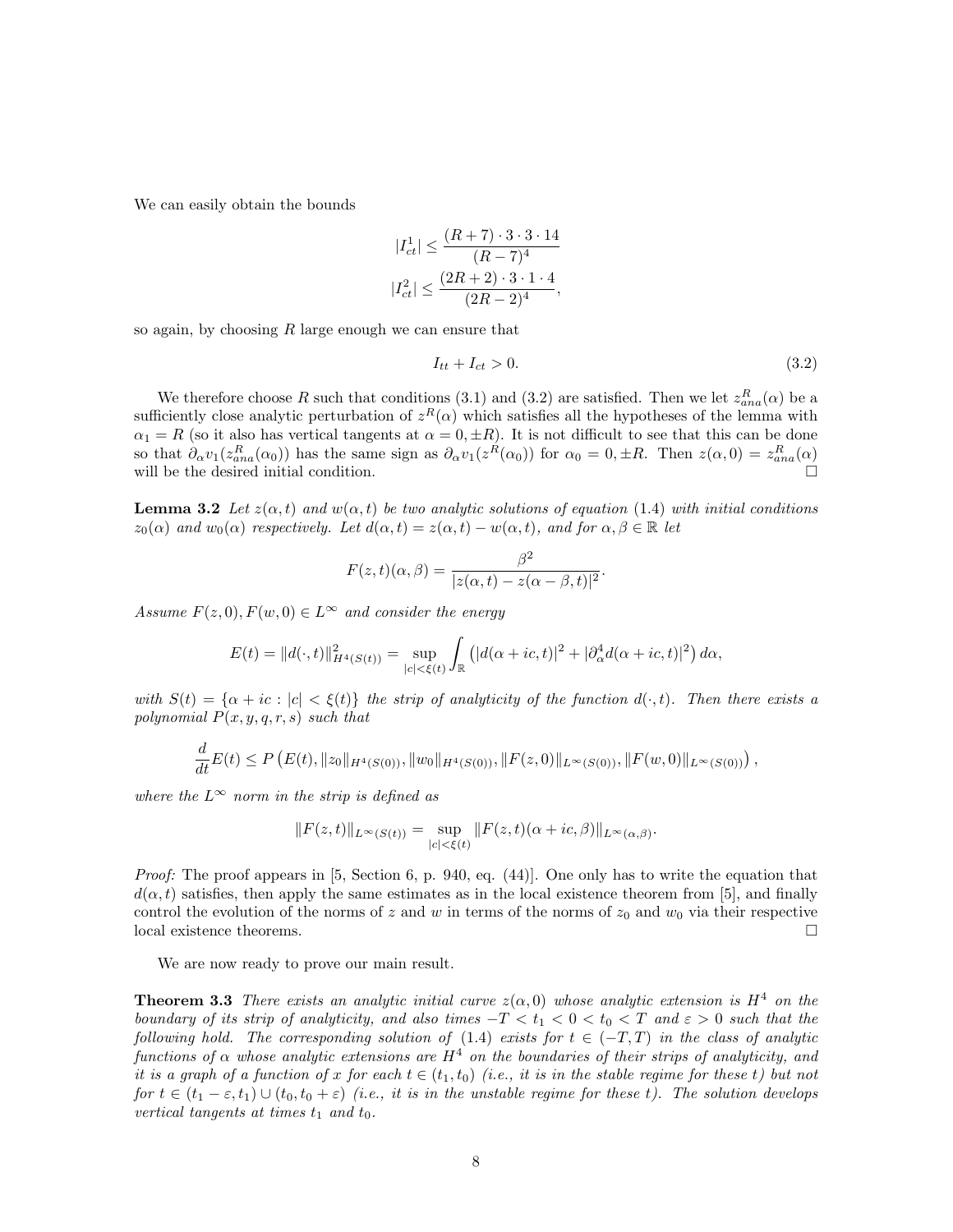*Proof:* For  $\delta \geq 0$ , let  $z^{\delta}(\alpha)$  be a sufficiently close perturbation of  $z_{ana}^R(\alpha)$  with the same properties except that its tangents at  $\alpha = 0, \pm R$  are δ away from vertical (in the sense of  $\partial_{\alpha} z_1^{\delta}(\alpha_0) = \delta$  for  $\alpha_0 = 0, \pm R$ , while  $\partial_\alpha z_2^{\delta}(\alpha_0)$  remains away from 0, uniformly in  $\delta$ ). It is not difficult to see that this can be chosen with a radius of analyticity away from 0, uniformly in  $\delta$ . Then the solutions  $z^{\delta}(\alpha, t)$  of (1.4) corresponding to initial conditions  $z^{\delta}(\alpha)$  exist in the class of analytic functions on the interval  $(-T, T)$  for some  $\delta$ -independent  $T > 0$ .

Let  $t_0(\delta)$  be the time of turnover of  $z^{\delta}(\alpha, t)$  near  $\alpha_0 = 0$ , and let  $t_1(\delta)$  be the time of turnover near  $\alpha_0 = \pm R$  (these exist if  $z^{\delta}(\alpha)$  is close enough to  $z_{ana}^R(\alpha)$ ). We have  $t_0(0) = t_1(0) = 0$ , as well as  $t_0(\delta) > 0 > t_1(\delta)$  for sufficiently small  $\delta$  and  $\lim_{\delta \to 0} t_0(\delta) = \lim_{\delta \to 0} t_1(\delta) = 0$ , due to Lemma 3.2. Choosing  $\delta$  such that  $-t_1(\delta)$ ,  $t_0(\delta) < T$  yields the desired initial condition  $z(\alpha, 0) = z^{\delta}(\alpha)$ .

### 4 Further discussion

We now discuss a couple of remarks related to Theorem 3.3. We plan to address these in the future.

The first is the question of narrowing the gap between Theorems 1.1 and 1.2, which was our initial motivation. Based on our numerical simulations, we propose the following conjecture:

**Conjecture 4.1** There exists a solution  $f(x,t)$  of equation (1.5) that has  $||f(\cdot, 0)||_{L^{\infty}} = 50$  and turns over in finite time.

We present in Figure 4 the supporting numerical evidence, with initial condition

$$
z_1(\alpha, 0) = \alpha - 0.96 \sin(\alpha), \quad z_2(\alpha, 0) = \frac{2}{3} \sin(3\alpha).
$$

If we reparametrize this curve as  $(x, f(x))$ , then  $||f'||_{L^{\infty}} = f'(0) = 50$ .



Figure 4:  $f(x, 0)$  from Section 4. Inset contains zoom (around  $x = 0$ ) of  $f(x, t)$  for different times:  $t = 0$ , broken line;  $t = 5.86 \cdot 10^{-2}$ , dotted line;  $t = 1.26 \cdot 10^{-1}$ , thin line;  $t = 1.93 \cdot 10^{-1}$ , thick line.

A possible strategy to proving this conjecture, outlined in [4], is as follows. One can consider an approximate solution  $w(\alpha, t)$ , satisfying (with a small error  $err(\alpha, t)$ )

$$
\partial_t w(\alpha, t) = \frac{\rho^- - \rho^+}{2\pi} \int \frac{w_1(\alpha, t) - w_1(\beta, t)}{|w(\alpha, t) - w(\beta, t)|^2} (\partial_\alpha w(\alpha, t) - \partial_\beta w(\beta, t)) d\beta + \text{err}(\alpha, t) \tag{4.1}
$$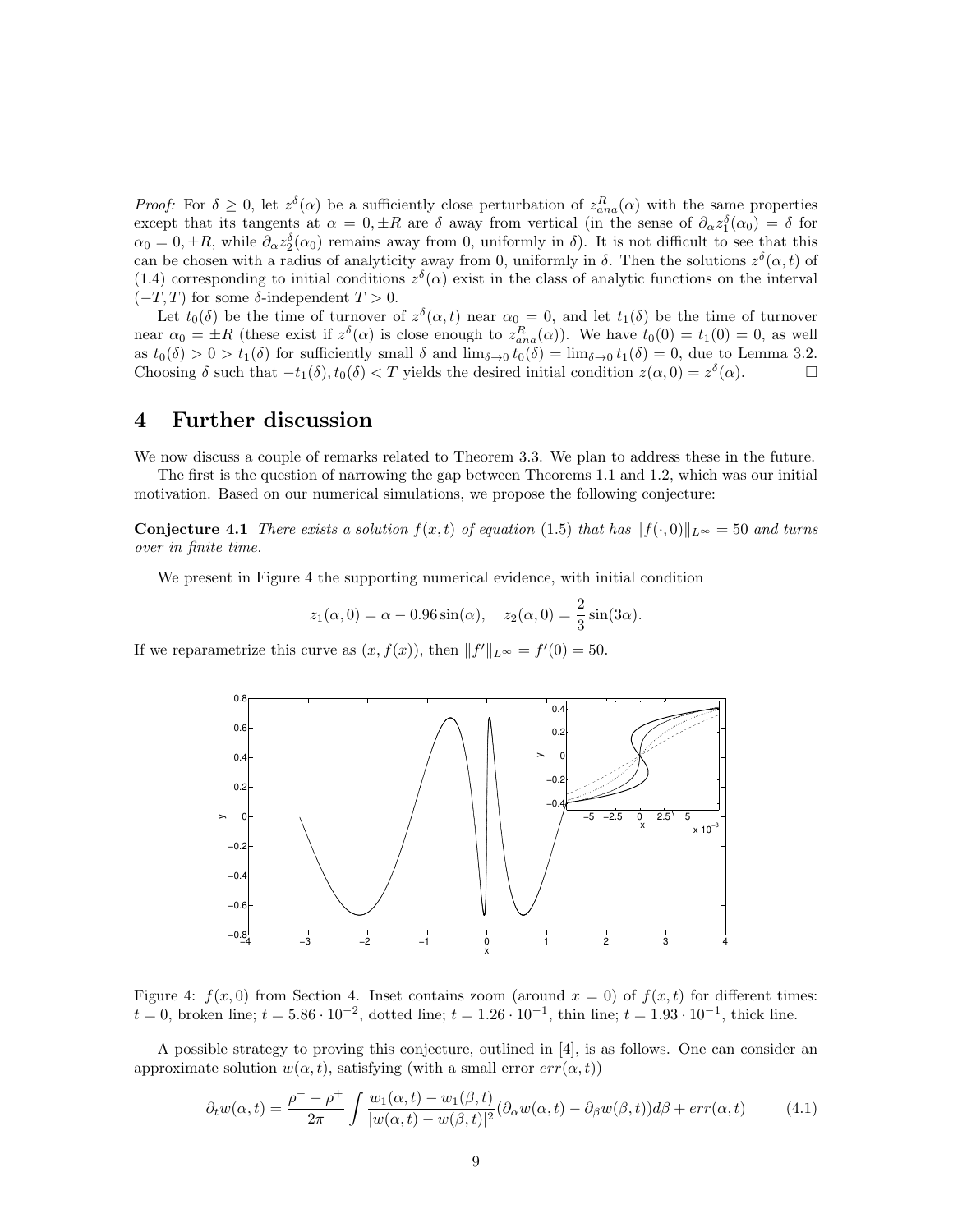Next, subtracting equation (4.1) from (1.4) and defining  $d(\alpha, t) = z(\alpha, t) - w(\alpha, t)$ , one can write a system of equations for  $d(\alpha, t)$  in such a way that only  $d(\alpha, t)$  w( $\alpha, t$ ) and err( $\alpha, t$ ) appear, and  $z(\alpha, t)$  does not. We recall that  $w(\alpha, t)$  is explicit since it is the numerically calculated function and  $\partial_{\alpha}w_1(\alpha,T) < 0$  for some explicit  $(\alpha,T)$ . In a similar fashion as in the local existence theorem from [5], a stability theorem follows, and this gives explicit bounds on the evolution of some norms of  $d(\alpha, t)$ , in particular it controls the  $L^{\infty}$  norm of  $\partial_{\alpha}d_1(\alpha,t)$ . The bounding of the constants of the stability theorem can be done either via traditional pencil-and-paper means, or using rigorous computer-assisted bounds and interval arithmetics, or a combination of both. Finally, if  $\|\partial_{\alpha}d_1(\alpha, T)\|_{L^{\infty}}$  is small enough, then  $\partial_{\alpha}z_1(\alpha,T) = \partial_{\alpha}w_1(\alpha,T) + \partial_{\alpha}d_1(\alpha,T) < 0$ . Note that, as opposed to Lemma 3.2, we need to have good enough bounds on the constants that appear in the inequality, not just to know their existence. This makes the problem considerably harder.

**Remark 4.2** We believe that the constant 50 is not sharp and can be improved with further numerical search and better estimates.

**Remark 4.3** Showing existence of a stability shift in the other direction (stable  $\rightarrow$  unstable  $\rightarrow$  stable) seems harder, even though we have numerics that exhibit that behaviour. One has to produce an initial condition that first turns over and then recoils back, so in contrast with Theorem 3.3, the solution lives in the unstable regime during the "middle" time interval of its evolution.

A similar strategy as outlined above could work. After finding a numerical guess for a such solution, one can try to show via a stability theorem and computer-assisted estimates that close to this guess there exists a true solution of (1.4) which still exhibits this phenomenon.

# Acknowledgements

DC and JGS were partially supported by the grant MTM2011-26696 (Spain) and ICMAT Severo Ochoa project SEV-2011-0087. AZ acknowledges partial support by NSF grants DMS-1056327 and DMS-1159133.

## References

- [1] G. Baker. Generalized vortex methods for free-surface flows. In Waves on fluid interfaces, pages 53–81. Academic Press, New York, 1983.
- [2] L. C. Berselli, D. C´ordoba, and R. Granero-Belinch´on. Local solvability and turning for the inhomogeneous Muskat problem. Interfaces Free Bound., 16(2):175–213, 2014.
- [3]  $\AA$ . Castro, D. Córdoba, C. Fefferman, and F. Gancedo. Breakdown of Smoothness for the Muskat Problem. Arch. Ration. Mech. Anal., 208(3):805–909, 2013.
- [4] A. Castro, D. Córdoba, C. Fefferman, F. Gancedo, and J. Gómez-Serrano. Structural stability for the splash singularities of the water waves problem. *Discrete Contin. Dyn. Syst.*, 34(12):4997– 5043, 2014.
- [5] Á. Castro, D. Córdoba, C. Fefferman, F. Gancedo, and M. López-Fernández. Rayleigh-taylor breakdown for the Muskat problem with applications to water waves. Ann. of Math. (2), 175:909– 948, 2012.
- [6] C. H. Cheng, R. Granero-Belinchón, and S. Shkoller. Well-posedness of the Muskat problem with  $H<sup>2</sup>$  initial data. arXiv preprint arXiv:1412.7737, 2014.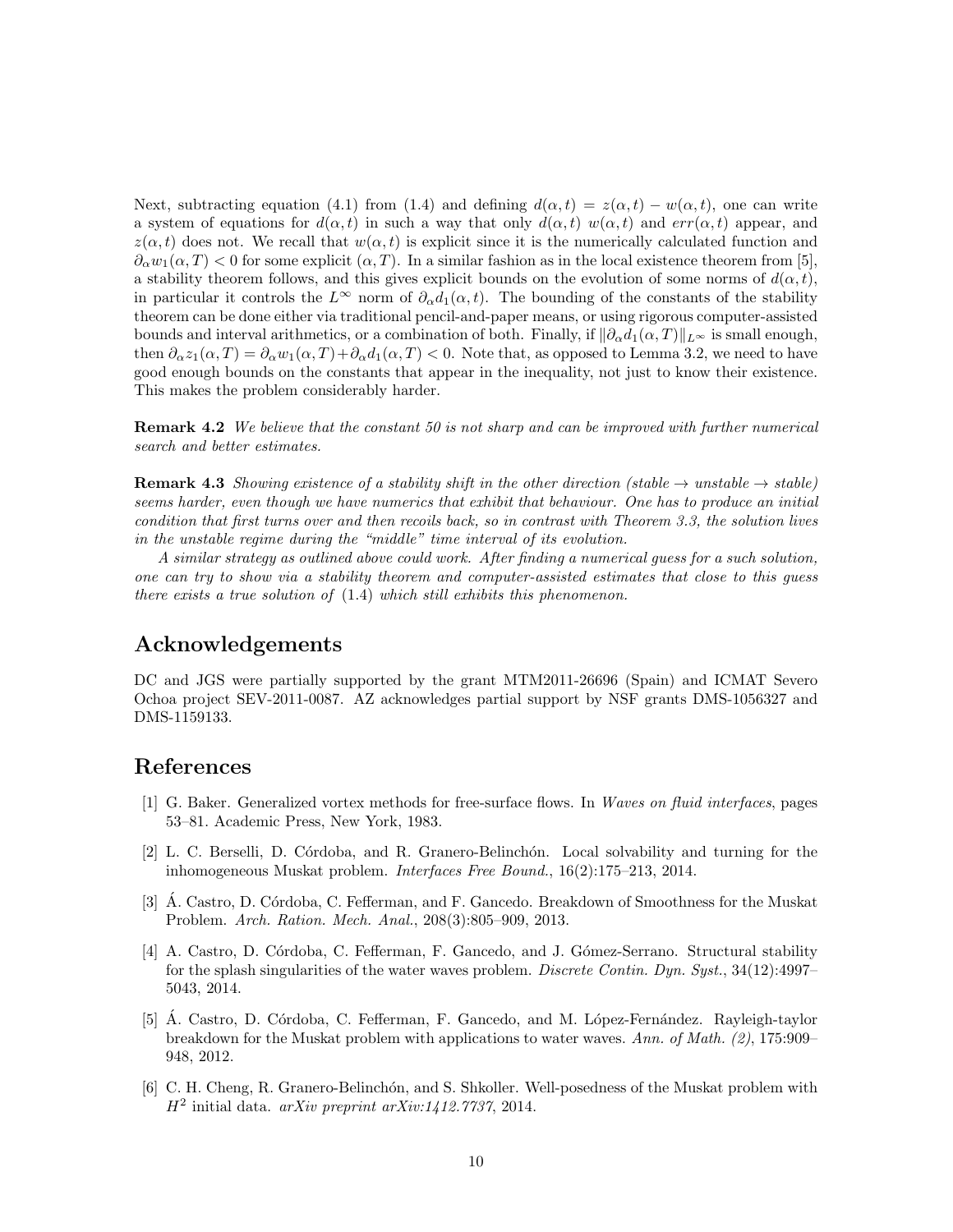- [7] P. Constantin, D. Córdoba, F. Gancedo, L. Rodríguez-Piazza, and R. M. Strain. On the Muskat problem: global in time results in 2D and 3D. arXiv preprint arXiv:1310.0953, 2013.
- [8] P. Constantin, D. Córdoba, F. Gancedo, and R. M. Strain. On the global existence for the Muskat problem. J. Eur. Math. Soc. (JEMS), 15(1):201–227, 2013.
- [9] D. C´ordoba and F. Gancedo. Contour dynamics of incompressible 3-D fluids in a porous medium with different densities. Comm. Math. Phys., 273(2):445–471, 2007.
- [10] D. C´ordoba and F. Gancedo. A maximum principle for the Muskat problem for fluids with different densities. Comm. Math. Phys., 286(2):681–696, 2009.
- [11] J. Escher and B.-V. Matioc. On the parabolicity of the Muskat problem: Well-posedness, fingering, and stability results. Zeitschrift für Analysis und ihre Anwendungen,  $30(2)$ :193–218, 2011.
- [12] A. Friedman and Y. Tao. Nonlinear stability of the Muskat problem with capillary pressure at the free boundary. Nonlinear Anal., 53(1):45–80, 2003.
- [13] J. Gómez-Serrano and R. Granero-Belinchón. On turning waves for the inhomogeneous Muskat problem: a computer-assisted proof. Nonlinearity, 27(6):1471–1498, 2014.
- [14] R. Granero-Belinchón. Global existence for the confined Muskat problem. SIAM J. Math. Anal., 46(2):1651–1680, 2014.
- [15] M. Muskat. The flow of fluids through porous media. Journal of Applied Physics, 8(4):274–282, 1937.
- [16] A. Sidi and M. Israeli. Quadrature methods for periodic singular and weakly singular Fredholm integral equations. J. Sci. Comput., 3(2):201–231, 1988.
- [17] M. Siegel, R. E. Caflisch, and S. Howison. Global existence, singular solutions, and ill-posedness for the Muskat problem. Comm. Pure Appl. Math., 57(10):1374–1411, 2004.